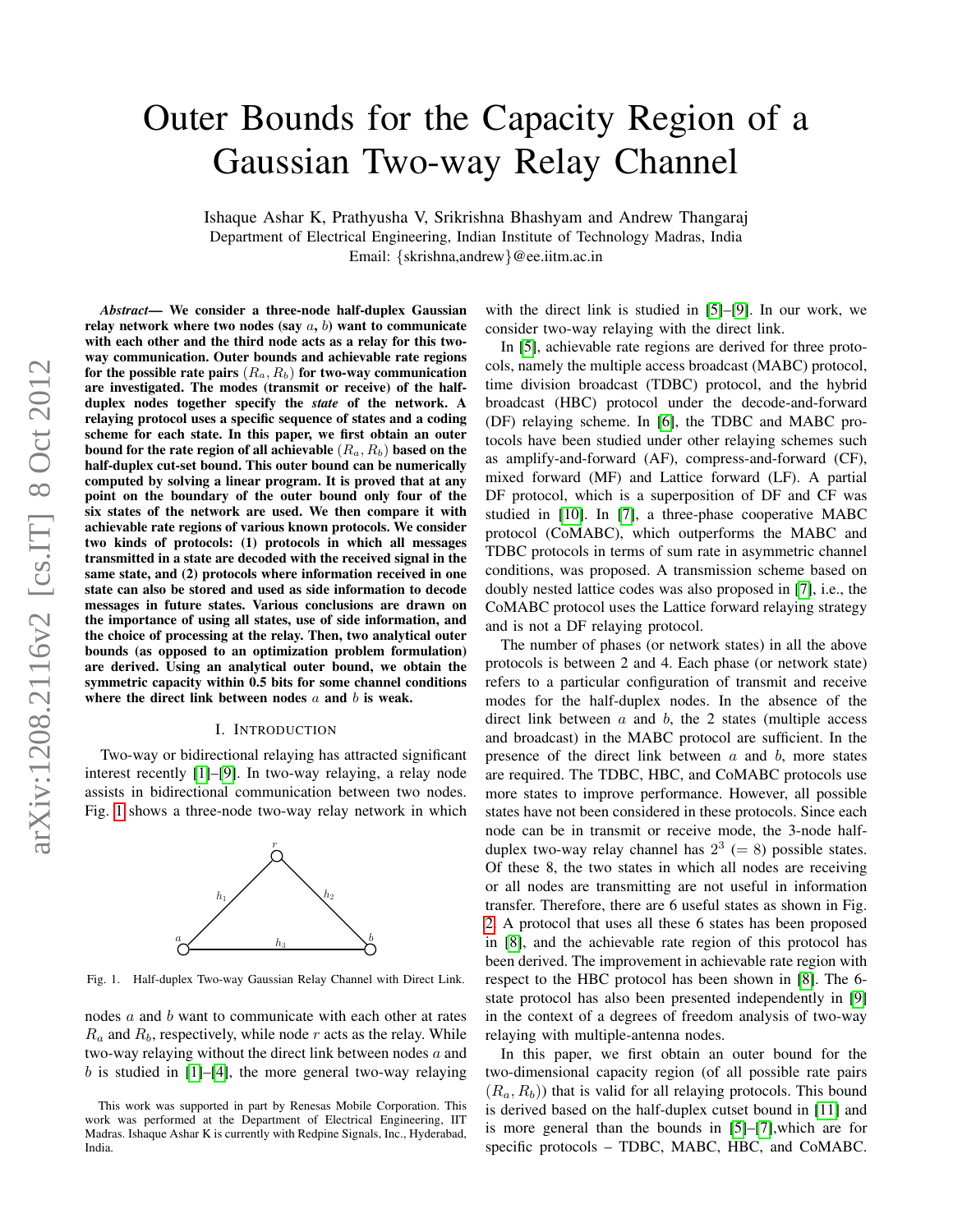

<span id="page-1-0"></span>Fig. 2. Possible states in a Half-duplex Two-way Relay Channel

The outer bounds for TDBC, MABC, and CoMABC protocols consider at most 3 states and the bound for the HBC protocol considers 4 states. Further, the outer bound for the HBC protocol in [\[5\]](#page-7-3) is difficult to compute and has not been computed. In contrast, the new outer bound can be numerically computed by solving a linear program. It is also proved that at any point on the boundary of the outer bound only four of the six states of the network are used. No outer bound is derived or compared with for the 6-state protocol in [\[8\]](#page-7-7).

We then compare the new outer bound with achievable rate regions of the best known protocols so far – HBC, CoMABC, and 6-state protocols. We consider two kinds of protocols: (1) protocols in which all messages transmitted in a state are decoded with the received signal in the same state, and (2) protocols where information received in one state can also be stored and used as side information to decode messages in future states. Through these comparisons, various conclusions are drawn on the importance of using all states, use of side information, and the choice of processing at the relay. In this context, a simple 6-state DF protocol without side information using all six states is also presented and compared with.

Finally, two analytical outer bounds (as opposed to an optimization problem formulation) are derived. Using an analytical outer bound, we obtain the symmetric  $(R_a = R_b)$ capacity within 0.5 bits for some channel conditions where the direct link between nodes  $a$  and  $b$  is weak.

#### II. SYSTEM MODEL

Consider two nodes  $a$  and  $b$  communicating with each other in the network shown in Fig. [1.](#page-0-0) The relay node  $r$ assists this communication by receiving the information from these nodes and forwarding to the desired destination. All nodes are half-duplex nodes with a receiver noise variance

of  $N$ . For simplicity, each node is assumed to have the same transmit power P for each state. Let  $h_1$ ,  $h_2$  and  $h_3$  be the gains of channels  $a-r$ ,  $b-r$  and  $a-b$ , respectively. The SNRs of these channels are denoted  $\gamma_1 = \frac{\hat{h}_1^2 P}{N}$ ,  $\gamma_2 = \frac{h_2^2 P}{N}$  and  $\gamma_3 = \frac{h_3^2 P}{N}$ . We use  $R_a$  and  $R_b$  to denote the rate of data transmission (bits per channel use) from node  $a$  to node  $b$  and from node b to node a, respectively. We consider  $\gamma_3 \leq \gamma_1$ ,  $\gamma_3 \leq \gamma_2$ , i.e., the direct link between a and b is weaker than the links a-r and b-r. Further, let  $\gamma_1 \leq \gamma_2$ , without loss of generality. Let  $C(\gamma) \stackrel{\Delta}{=} \log_2(1+\gamma)$  represent the capacity of a complex gaussian channel with SNR of  $\gamma$ .

#### III. OUTER BOUND FOR ANY PROTOCOL

In this section, we derive an outer bound for the capacity region of the half-duplex two-way Gaussian relay channel. This bound is an outer bound for any relaying protocol for the two-way relay network irrespective of the number of states and the relaying scheme (eg. AF, DF, CF) used at the relay node. This outer bound is derived using the half-duplex cutset bound for information flow in an arbitrary half-duplex relay network in [\[11\]](#page-7-8). In this two-way relay network, we have two flows, one from  $a$  to  $b$  and another from  $b$  to  $a$ . We derive the outer bound for the two flows considering two cuts that separate nodes  $a$  and  $b$  and information flow in both directions across the cuts. Combining these four bounds (2 cuts  $\times$  2 directions), we get the rate region outer bound.

Let  $\lambda_i$ ,  $i = 1, 2, \dots, 6$ , denote the fraction of channel uses in network state  $i$ . We obtain the outer bound in the following manner. (1) For a given real number  $k$ , upper bound the maximum possible rate  $R_a$  subject to  $R_a = kR_b$ , and (2) Vary  $k$  and determine the whole region. For example, we can set  $k = \tan \theta$  and vary  $\theta$  from 0 to 90<sup>o</sup>.

*Theorem 1:* Given  $R_a = kR_b$  for some  $k \geq 0$ , the maximum possible  $R_b$  is upperbounded by  $C_{bk}$  obtained by solving the following linear program:

$$
C_{bk} = \max_{R_b, \{\lambda_i\}} R_b
$$

subject to

<span id="page-1-1"></span>
$$
kR_b \leq \lambda_1 C(\gamma_1 + \gamma_3) + \lambda_3 C(\gamma_1) + \lambda_5 C(\gamma_3),
$$
  
\n
$$
kR_b \leq \lambda_1 C(\gamma_3) + \lambda_4 C(\gamma_2) + \lambda_5 C \left( (\sqrt{\gamma_2} + \sqrt{\gamma_3})^2 \right),
$$
  
\n
$$
R_b \leq \lambda_2 C(\gamma_2 + \gamma_3) + \lambda_3 C(\gamma_2) + \lambda_6 C (\gamma_3),
$$
  
\n
$$
R_b \leq \lambda_2 C(\gamma_3) + \lambda_4 C(\gamma_1) + \lambda_6 C \left( (\sqrt{\gamma_1} + \sqrt{\gamma_3})^2 \right),
$$
  
\n
$$
\sum_{i=1}^{6} \lambda_i \leq 1, \lambda_i \geq 0, R_b \geq 0.
$$
  
\n(1)

*Proof:* For a half-duplex relay network with m states, for which the sequence of states is fixed with asymptotic fraction of time  $\lambda_i$  in state i, any achievable rate R of information flow is upper bounded as follows [\[11\]](#page-7-8):

$$
R \le \min_{S} \sum_{i=1}^{m} \lambda_i I(X_S; Y_{S^c} | X_{S^c}, i), \tag{2}
$$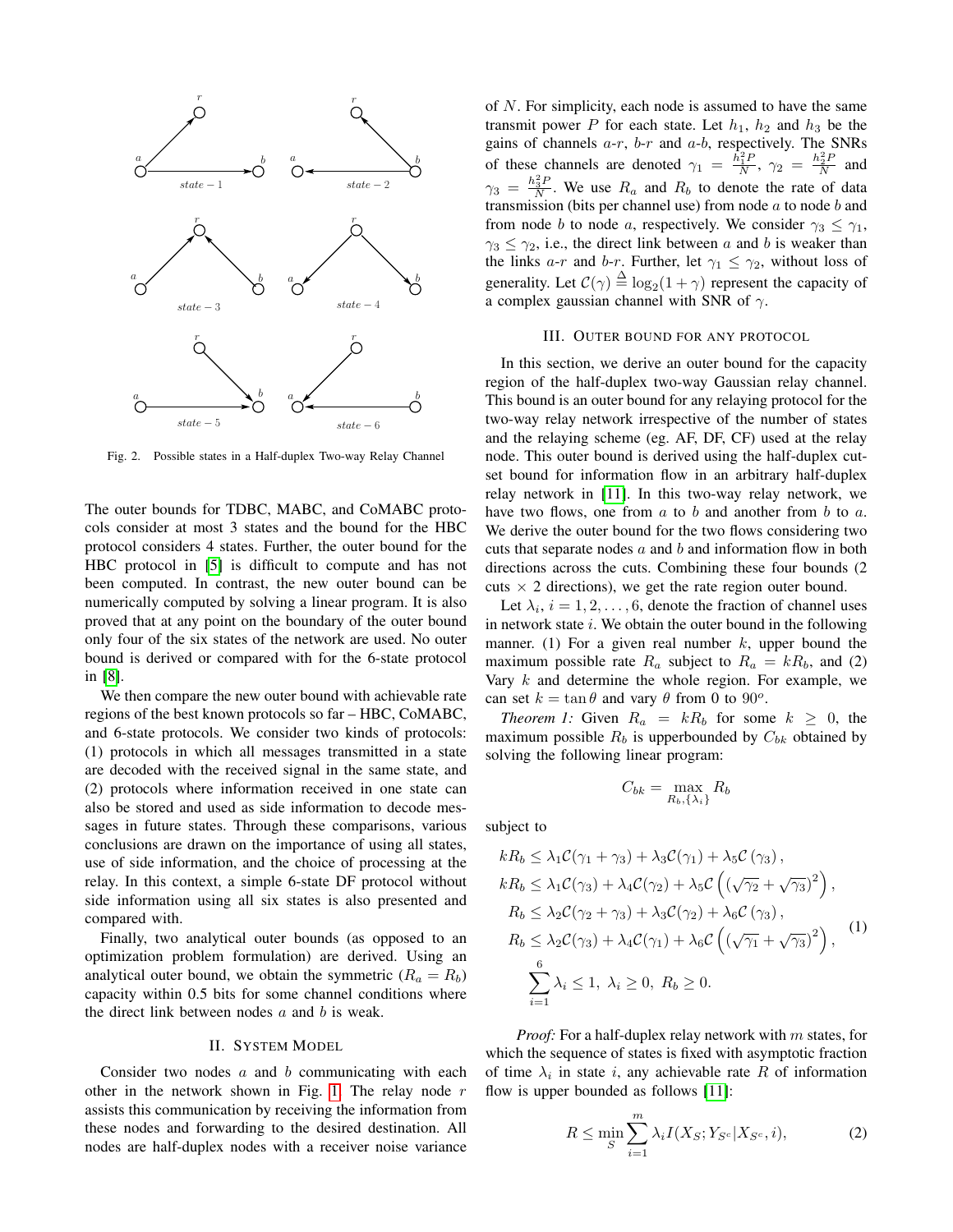where a cut partitions the set of nodes into sets  $S$  and  $S^c$ such that the source nodes are in  $S$ , the destination nodes are in  $S^c$ , and  $S^c$  is the complement of S. We use this bound for  $R_a$  and  $R_b$  as follows. In order to bound  $R_a$  (rate of information flow from  $a$  to  $b$ ), we consider the cuts defined by  $S_1 = \{a\}$ , and  $S_2 = \{a, r\}$ . Similarly to bound  $R_b$ , we use  $S_3 = \{b\}$  and  $S_4 = \{b, r\}.$ 

Using  $S_1$  and  $S_2$  as defined above, we get the following bounds.

<span id="page-2-0"></span>
$$
R_a \le \min\{R_{a1}, R_{a2}\},\tag{3}
$$

where

$$
R_{a1} = \lambda_1 I(X_a; Y_r, Y_b|i=1) + \lambda_3 I(X_a; Y_r|X_b, i=3) + \lambda_5 I(X_a; Y_b|X_r, i=5),
$$
\n(4)

$$
R_{a2} = \lambda_1 I(X_a; Y_b|i=1) + \lambda_4 I(X_r; Y_b|i=4)
$$
  
+  $\lambda_5 I(X_a, X_r; Y_b|i=5)$ . (5)

Similarly, using  $S_3$ , and  $S_4$ , we get

<span id="page-2-1"></span>
$$
R_b \le \min\{R_{b3}, R_{b4}\},\tag{6}
$$

where

$$
R_{b3} = \lambda_2 I(X_b; Y_r, Y_a | i = 2) + \lambda_3 I(X_b; Y_r | X_a, i = 3) + \lambda_6 I(X_b; Y_a | X_r, i = 6)
$$
\n(7)

$$
R_{b4} = \lambda_2 I(X_b; Y_a | i = 2) + \lambda_4 I(X_r; Y_a | i = 4) + \lambda_6 I(X_b, X_r; Y_a | i = 6)
$$
 (8)

Now, we can upper bound the various mutual information terms as in [\[11\]](#page-7-8) to get:

$$
I(X_a; Y_r, Y_b|i = 1) \leq C(\gamma_1 + \gamma_3),
$$
  
\n
$$
I(X_b; Y_r, Y_a|i = 2) \leq C(\gamma_2 + \gamma_3),
$$
  
\n
$$
I(X_a; Y_b|X_r, i = 5) \leq C((1 - \rho_5^2)\gamma_3),
$$
  
\n
$$
I(X_b; Y_a|X_r, i = 6) \leq C((1 - \rho_6^2)\gamma_3),
$$
\n(9)

<span id="page-2-2"></span>where  $\rho_5$  is the correlation coefficient between  $X_a$  and  $X_r$ and  $\rho_6$  is the correlation coefficient between  $X_b$  and  $X_r$ .

$$
I(X_a; Y_r | X_b, i = 3) \leq \mathcal{C}(\gamma_1), I(X_b; Y_r | X_a, i = 3) \leq \mathcal{C}(\gamma_2)
$$
\n
$$
(10)
$$

Similarily, we get

<span id="page-2-3"></span>
$$
I(X_a; Y_b|i = 1) \leq C(\gamma_3), I(X_r; Y_b|i = 4) \leq C(\gamma_2),
$$
  
\n
$$
I(X_b; Y_a|i = 2) \leq C(\gamma_3), I(X_r; Y_a|i = 4) \leq C(\gamma_1),
$$
  
\n
$$
I(X_a, X_r; Y_b|i = 5) \leq C(\gamma_2 + \gamma_3 + 2\rho_5\sqrt{\gamma_2\gamma_3}),
$$
  
\n
$$
I(X_b, X_r; Y_a|i = 6) \leq C(\gamma_1 + \gamma_3 + 2\rho_6\sqrt{\gamma_1\gamma_3}).
$$
\n(11)

Using these mutual information upper bounds in the bounds [\(3\)](#page-2-0) and [\(6\)](#page-2-1), we get:

$$
R_a \leq \lambda_1 C(\gamma_1 + \gamma_3) + \lambda_3 C(\gamma_1) + \lambda_5 C \left( \left( 1 - \rho_5^2 \right) \gamma_3 \right),
$$
  
\n
$$
R_a \leq \lambda_1 C(\gamma_3) + \lambda_4 C(\gamma_2) + \lambda_5 C \left( \gamma_2 + \gamma_3 + 2\rho_5 \sqrt{\gamma_2 \gamma_3} \right),
$$
  
\n
$$
R_b \leq \lambda_2 C(\gamma_2 + \gamma_3) + \lambda_3 C(\gamma_2) + \lambda_6 C \left( \left( 1 - \rho_6^2 \right) \gamma_3 \right),
$$
  
\n
$$
R_b \leq \lambda_2 C(\gamma_3) + \lambda_4 C(\gamma_1) + \lambda_6 C \left( \gamma_1 + \gamma_3 + 2\rho_6 \sqrt{\gamma_1 \gamma_3} \right),
$$
  
\n(12)

Using  $\mathcal{C}\left((1-\rho_5^2)\gamma_3\right) \leq \mathcal{C}\left(\gamma_3\right)$  and  $\mathcal{C}\left((1-\rho_6^2)\gamma_3\right) \leq \mathcal{C}\left(\gamma_3\right)$ in [\(9\)](#page-2-2),  $\rho_5, \rho_6 \le 1$  in [\(11\)](#page-2-3), and  $R_a = kR_b$ , we get the constraints in [\(1\)](#page-1-1). Since these constraints have to be satisfied by any achievable rate for a given set of  $\lambda_i$ 's, the upper bound  $C_{ak}$  can be determined by maximizing  $R_a$  over the  $\lambda_i$ 's subject to the constraints of the linear program in [\(1\)](#page-1-1).

The complete outer bound for the capacity region can be obtained by solving the above linear program for different values of the ratio  $k$ . It is worth noting here that this outer bound is valid for any relaying scheme (since it is based only on the cut-set bound and mutual information bounds) for the two-way relay channel and is not restricted to DF or other protocols presented here.

Using results from linear programming, we can now argue that for any point on the boundary of the outer bound (i.e., for any k), at most four of the six  $\lambda_i$ 's are non-zero, i.e., at most 4 states are used. However, it should be noted that which states are used depends on  $k$ .

*Theorem 2:* For any k, there are at most four positive  $\lambda_i$ 's in the solution to the linear program in [\(1\)](#page-1-1).

*Proof:* It is optimal to choose  $\sum_{i=1}^{6} \lambda_i = 1$ , i.e., satisfy the last constraint with equality. There are 4 other inequality constraints. Adding 4 slack variables, we can convert these constraints to equality constraints. Now, there are  $7+4=11$ variables in the linear program with 5 equality constraints. Therefore, from [\[12\]](#page-7-9), we know that there are at most 5 positive variables in the solution. Since  $R_b$  should be positive, we can have at most 4 of the  $\lambda_i$ 's to be positive.

## *A. Alternative Outer Bound*

An alternative outer bound can be obtained as follows: (1) For a given real number k, upper bound the maximum possible weighted sum rate  $R_a + kR_b$ , and (2) Vary k and determine the whole region.

*Theorem 3:* For some  $k \geq 0$ , the maximum possible  $R_a + kR_b$  is upperbounded by  $C_k$  obtained by solving the following linear program:

<span id="page-2-4"></span>
$$
C_k = \max_{R_a, R_b, \{\lambda_i\}} R_a + kR_b, \text{ subject to}
$$
  
\n
$$
R_a \leq \lambda_1 C(\gamma_1 + \gamma_3) + \lambda_3 C(\gamma_1) + \lambda_5 C(\gamma_3),
$$
  
\n
$$
R_a \leq \lambda_1 C(\gamma_3) + \lambda_4 C(\gamma_2) + \lambda_5 C \left( (\sqrt{\gamma_2} + \sqrt{\gamma_3})^2 \right),
$$
  
\n
$$
R_b \leq \lambda_2 C(\gamma_2 + \gamma_3) + \lambda_3 C(\gamma_2) + \lambda_6 C(\gamma_3),
$$
  
\n
$$
R_b \leq \lambda_2 C(\gamma_3) + \lambda_4 C(\gamma_1) + \lambda_6 C \left( (\sqrt{\gamma_1} + \sqrt{\gamma_3})^2 \right),
$$
  
\n
$$
\sum_{i=1}^6 \lambda_i \leq 1, \ \lambda_i \geq 0, \ R_b \geq 0, ; R_a \geq 0.
$$
  
\n(13)

For each  $k$ , we get a line. As  $k$  is varied, we obtain a set of lines that define an outer bound to the rate region. This outer bound is equivalent to the one obtained in Theorem 1.

#### IV. COMPARISONS

Now, we compare the outer bound with the achievable rate regions of various protocols. We consider the following two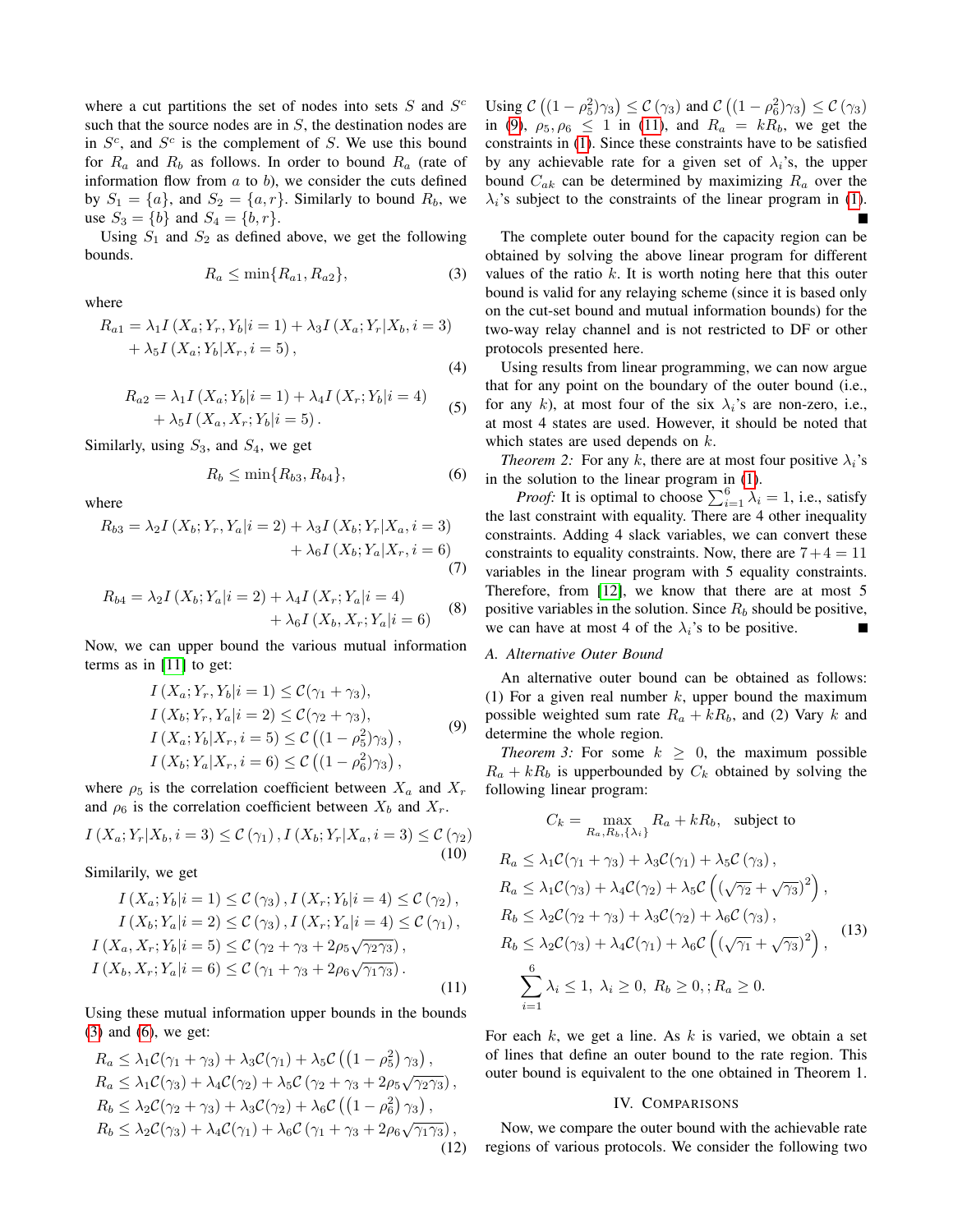classes of protocols: (1) Simple DF protocols with no side information across states, (2) protocols with side information across states. In addition to existing protocols, we also introduce a 6-state DF protocol with no side information across states and compare its achievable rate region with other protocols. This provides further insight on the importance of using all states and on the use of side information. We briefly describe the achievable rate regions here and then provide numerical results.

# *A. DF protocols with no side information*

*1) MABC protocol:* The 3-node half-duplex relay network has six useful states as shown in Fig. [2.](#page-1-0) The MABC protocol uses states 3 and 4. The achievable rate region for MABC, as been obtained in [\[5\]](#page-7-3), is described by the following inequalities:

$$
R_a \le \min\{\lambda_3 C(\gamma_1), \lambda_4 C(\gamma_2)\},
$$
  
\n
$$
R_b \le \min\{\lambda_3 C(\gamma_2), \lambda_4 C(\gamma_1)\},
$$
  
\n
$$
R_a + R_b \le \lambda_3 C(\gamma_1 + \gamma_2).
$$
\n(14)

*2) 6-state DF Protocol:* The proposed 6-state DF protocol uses all the 6 useful states. To optimize the fractions  $\lambda_i$ ,  $i = 1, 2, \dots, 6$ , we proceed as follows. Let  $Z_{kl}^{i}$  denote the rate of information flow (bits per channel use) from node k to node l in network state i. The flow rates  $Z_{kl}^{i}$  are constrained by the topology of the network state and the coding employed. States 3, 5 and 6 form Multiple Access (MAC) channels, while states 1 and 2 are Broadcast Channels (BCs). For these states, we employ standard capacityachieving coding methods [\[13\]](#page-7-10). In state 4, the relay node  $r$  broadcasts the information it received from nodes  $a$  and b in previous states. Thus, in state 4, each receiver already knows the message that it transmitted to the relay, i.e., state 4 is a BC with two receivers knowing the message intended for the other user *a priori*. The capacity region for state 4 was determined in [\[14\]](#page-7-11), and we employ the coding scheme given there.

The achievable rate region of the half-duplex bidirectional relay channel with the 6-state DF protocol is the closure of the set of all points  $(R_a, R_b)$  satisfying the following constraints:

$$
R_a = Z_{ar}^1 + Z_{ab}^1 + Z_{ab}^5 + Z_{ar}^3,
$$
  
\n
$$
R_b = Z_{br}^2 + Z_{ba}^2 + Z_{ba}^6 + Z_{br}^3,
$$
  
\n
$$
\sum_{i=1}^6 \lambda_i = 1, 0 \le \lambda_i \le 1, 0 \le \alpha_1, \alpha_2 \le 1.
$$

*State 1 rate constraints:*

$$
Z_{ar}^1 \leq \lambda_1 C(\alpha_1 \gamma_1), Z_{ab}^1 \leq \lambda_1 C \left( \frac{(1 - \alpha_1)\gamma_3}{1 + \alpha_1 \gamma_3} \right).
$$

*State 2 rate constraints:*

$$
Z_{br}^2 \leq \lambda_2 C(\alpha_2 \gamma_2), Z_{ba}^2 \leq \lambda_2 C \left( \frac{(1 - \alpha_2)\gamma_3}{1 + \alpha_2 \gamma_3} \right).
$$

*State 3 rate constraints:*

$$
Z_{ar}^3 \leq \lambda_3 C(\gamma_1), \ Z_{br}^3 \leq \lambda_3 C(\gamma_2), Z_{ar}^3 + Z_{br}^3 \leq \lambda_3 C(\gamma_1 + \gamma_2).
$$

*State 4 rate constraints:*

$$
Z_{ra}^4 \leq \lambda_4 C(\gamma_1), \ \ Z_{rb}^4 \leq \lambda_4 C(\gamma_2).
$$

*State 5 rate constraints:*

$$
Z_{rb}^5 \leq \lambda_5 C(\gamma_2), \ \ Z_{ab}^5 \leq \lambda_5 C(\gamma_3), Z_{rb}^5 + Z_{ab}^5 \leq \lambda_5 C(\gamma_2 + \gamma_3).
$$

*State 6 rate constraints:*

$$
Z_{ra}^6 \leq \lambda_6 C(\gamma_1), \ Z_{ba}^6 \leq \lambda_6 C(\gamma_3), Z_{ra}^6 + Z_{ba}^6 \leq \lambda_6 C (\gamma_1 + \gamma_3).
$$

*Flow Constraints:* Information received at node r from node a should be equal to the information forwarded from node  $r$  to node  $b$ . Similarly in the other direction also. Thus, we get the following equality constraints:

$$
Z_{ar}^1+Z_{ar}^3=Z_{rb}^5+Z_{rb}^4,\quad Z_{br}^2+Z_{br}^3=Z_{ra}^6+Z_{ra}^4.
$$

In these constraints,  $\alpha_1$  is the fraction of power used for the message from a to r in state 1, and  $\alpha_2$  is the fraction of power used for the message from  $a$  to  $r$  in state 2. Numerical evaluation of this achievable rate region of the 6-state DF protocol is done for some illustrative examples in the numerical results section to show the importance of the various states in achieving different parts of the rate region.

#### *B. Protocols with side information across states*

*1) TDBC and HBC protocols:* TDBC [\[5\]](#page-7-3) is a three phase protocol in which states 1, 2 and 4 are used. In first phase (state 1), a transmits at a rate equal to the capacity of link between  $a$  and  $r$ . At this time node  $b$  listens to this transmission and uses this information as *side information* for decoding after phase 3 (state 4). Phase 2 is similar to phase 1 in which  $b$  transmits at a rate equal to the capacity of link between  $b$  and  $r$  and  $a$  listens to this. At the end of each of these phases, relay node r decode the messages and does a binning operation on these messages. In phase 3, r transmits this binned information to  $a$  and  $b$ . Since  $a$  and b know the message meant for the other destination, relay node r can use XOR of these messages for broadcasting.

HBC is a four phase protocol in which states 1, 2, 3 and 4 are used. States 1, 2 and 4 are used in the same way as in TDBC. State 3, where terminals  $a$  and  $b$  transmit simultaneously (MAC) to relay  $r$ , is also added. These messages are decoded at the relay and forwarded as such in state 4. In HBC, state 4 is used for forwarding binned messages from state 1 and 2 as well as for forwarding messages received in state 3. The HBC protocol is always better than TDBC and MABC protocols since they are special cases of the HBC protocol. The use of *side information* from one phase in decoding during another phase provides improvement in TDBC and HBC over MABC for some channel conditions.

The achievable rate region for HBC protocol has been obtained in [\[5\]](#page-7-3). It is the closure of the set of all points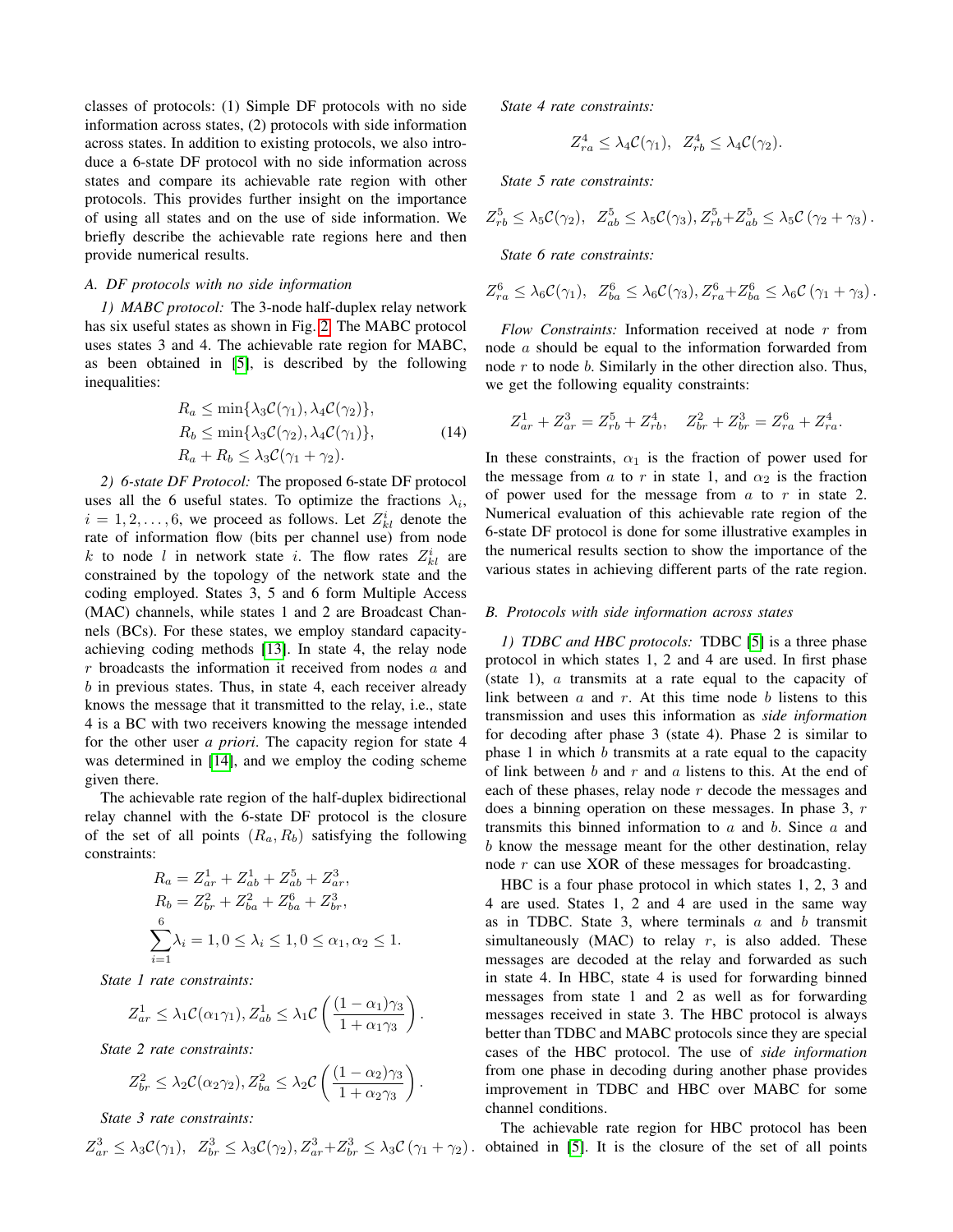$(R_a, R_b)$  satisfying following constraints.

$$
R_a \le \min\{(\lambda_1 + \lambda_3)\mathcal{C}(\gamma_1), \lambda_1\mathcal{C}(\gamma_3) + \lambda_4\mathcal{C}(\gamma_2)\},
$$
  
\n
$$
R_b \le \min\{(\lambda_2 + \lambda_3)\mathcal{C}(\gamma_2), \lambda_2\mathcal{C}(\gamma_3) + \lambda_4\mathcal{C}(\gamma_1)\},
$$
  
\n
$$
R_a + R_b \le \lambda_1\mathcal{C}(\gamma_1) + \lambda_2\mathcal{C}(\gamma_2) + \lambda_3\mathcal{C}(\gamma_1 + \gamma_2),
$$
  
\n
$$
\sum_{i=1}^4 \lambda_i = 1, 0 \le \lambda_i \le 1.
$$
 (15)

*2) 6-state protocol:* States 1, 2, 3 and 4 are used in the HBC protocol. A 6-state protocol that uses all 6 states has been proposed in [\[8\]](#page-7-7). This protocol is similar to the HBC protocol except that MAC states 5 and 6 are used before the use of state 4. Here, we arrive at the same achievable region as that of the 6-state protocol in a slightly different way than in [\[8\]](#page-7-7). States 1, 2, 3 and 4 are used as in the HBC protocol. In states 5 and 6, we have MAC transmissions from  $\{a,r\}$ and  $\{b,r\}$  to node b and a, respectively, i.e., in states 5 and 6, there is a direct transmission between the terminal nodes a and b, and forwarding of messages received at relay in previous phases. In the HBC protocol, the direct link between  $a$  and  $b$  is only used to obtain side information to decode the transmission from the relay. In the 6-state protocol, the direct link is also used to send messages.

The achievable rate region of the 6-state protocol is now the closure of the set of all points  $(R_a, R_b)$  satisfying the following constraints:

$$
R_a \le Z_{ab}^5 + \min\{(\lambda_1 + \lambda_3)\mathcal{C}(\gamma_1), \lambda_1\mathcal{C}(\gamma_3) + \lambda_4\mathcal{C}(\gamma_2) + Z_{rb}^5\},
$$
  
\n
$$
R_b \le Z_{ba}^6 + \min\{(\lambda_2 + \lambda_3)\mathcal{C}(\gamma_2), \lambda_2\mathcal{C}(\gamma_3) + \lambda_4\mathcal{C}(\gamma_1) + Z_{ra}^6\},
$$
  
\n
$$
R_a + R_b \le \lambda_1\mathcal{C}(\gamma_1) + Z_{ab}^5 + \lambda_2\mathcal{C}(\gamma_2) + Z_{ba}^6 + \lambda_3\mathcal{C}(\gamma_1 + \gamma_2),
$$
  
\n
$$
\sum_{i=1}^6 \lambda_i = 1, 0 \le \lambda_i \le 1.
$$

$$
Z_{ab}^5 \le \lambda_5 C(\gamma_3), \quad Z_{rb}^5 \le \lambda_5 C(\gamma_2), Z_{ab}^5 + Z_{rb}^5 \le \lambda_5 C(\gamma_2 + \gamma_3).
$$
  

$$
Z_{ba}^6 \le \lambda_6 C(\gamma_3), \quad Z_{ra}^6 \le \lambda_6 C(\gamma_1), Z_{ba}^6 + Z_{ra}^6 \le \lambda_6 C(\gamma_1 + \gamma_3).
$$

The above achievable rate region is obtained by modifying the achievable rate region for HBC protocol to include the effect of states 5 and 6 as well. The main points are summarized here. (1)  $Z_{ab}^5$  represents the direct information transmission from node *a* to node *b* in state 5. Similarly  $Z_{ba}^6$ represents the direct information transmission from node b to node a in state 6. (2) The first term inside min $\{\}\$ in the constraints for  $R_a$  and  $R_b$  correspond to the flow from source to relay and the second term in the constraints for  $R_a$ and  $R_b$  correspond to the flow from relay to destination. For source to relay flow, this protocol also uses the same states as HBC protocol. For forwarding from relay, this protocol uses states 5 and 6 also. Thus, while the first terms inside min{} remain the same as HBC, the second term has an additional term corresponding to flow from relay in states 5 and 6 for rates  $R_a$  and  $R_b$ , respectively. (3) The bound on  $R_a + R_b$ corresponds to the sum of all information flow from both

sources. Thus, in state 3, it is bounded by the MAC capacity bound, and in other states it is bounded by individual links. In state 4, there is no information flow from source.

Now, we can observe that the choice of  $Z_{ab}^5$ ,  $Z_{rb}^5$ ,  $Z_{ba}^6$ , and  $Z_{ra}^6$  that maximize the achievable rate region are:  $Z_{ab}^5$  +  $Z_{rb}^5 = \lambda_2 C (\gamma_2 + \gamma_3), Z_{ba}^6 + Z_{ra}^6 = \lambda_6 C (\gamma_1 + \gamma_3), Z_{ab}^5 =$  $\lambda_5 C(\gamma_3)$ , and  $Z_{ba}^6 = \lambda_6 C(\gamma_3)$ . Substituting this choice, we get the same region as in [\[8\]](#page-7-7).

*3) CoMABC protocol:* The achievable rate region for CoMABC protocol is taken from [\[7\]](#page-7-6). We are assuming  $\gamma_3 \leq \gamma_1 \leq \gamma_2$ . Thus, states 3, 4 and 6 are used in this protocol. The constraints for the CoMABC protocol are given by

$$
R_a \le \min\{\lambda_3 R_{ar}^*, \lambda_4 C(\gamma_2)\},
$$
  
\n
$$
R_b \le \min\{\lambda_3 R_{br}^* + \lambda_6 C(\gamma_3), \lambda_4 C(\gamma_1) + \lambda_6 C(\gamma_1 + \gamma_3)\},
$$
  
\n
$$
R_{ar}^* = \left[\log\left(\frac{\gamma_1}{\gamma_1 + \gamma_2} + \gamma_1\right)\right]^+,
$$
  
\n
$$
R_{br}^* = \left[\log\left(\frac{\gamma_2}{\gamma_1 + \gamma_2} + \gamma_2\right)\right]^+.
$$
\n(16)

*C. Numerical Results*



<span id="page-4-0"></span>Fig. 3. Achievable rate region and Outer bound for various protocols:  $\gamma_1 = 10$  dB,  $\gamma_2 = 15$  dB,  $\gamma_3 = 3$  dB

*1) Comparison with DF protocols:* Figs. [3](#page-4-0) and [4](#page-5-0) show the comparison of different DF protocols with the outer bound. The 6-state DF and HBC protocols are always better than MABC. The 6-state DF protocol also achieves several rate pairs that the HBC protocol cannot achieve even though the HBC protocol uses side information across states. The HBC protocol also achieves some rate pairs that the 6-state DF protocol cannot achieve (see Fig. [4](#page-5-0) for small  $R_b$ ). The 6state protocol achieves a larger rate region than all other protocols as expected since it uses all states as well as the side information used in HBC protocol. The achievable rate region of the 6-state protocol is closer to the outer bound in Fig. [3](#page-4-0) where the SNRs are higher than in Fig. [4.](#page-5-0)

*2) Comparison with CoMABC protocol:* Figs. [5,](#page-5-1) [6](#page-5-2) and [7](#page-5-3) show the comparison of the 6-state DF and 6-state protocols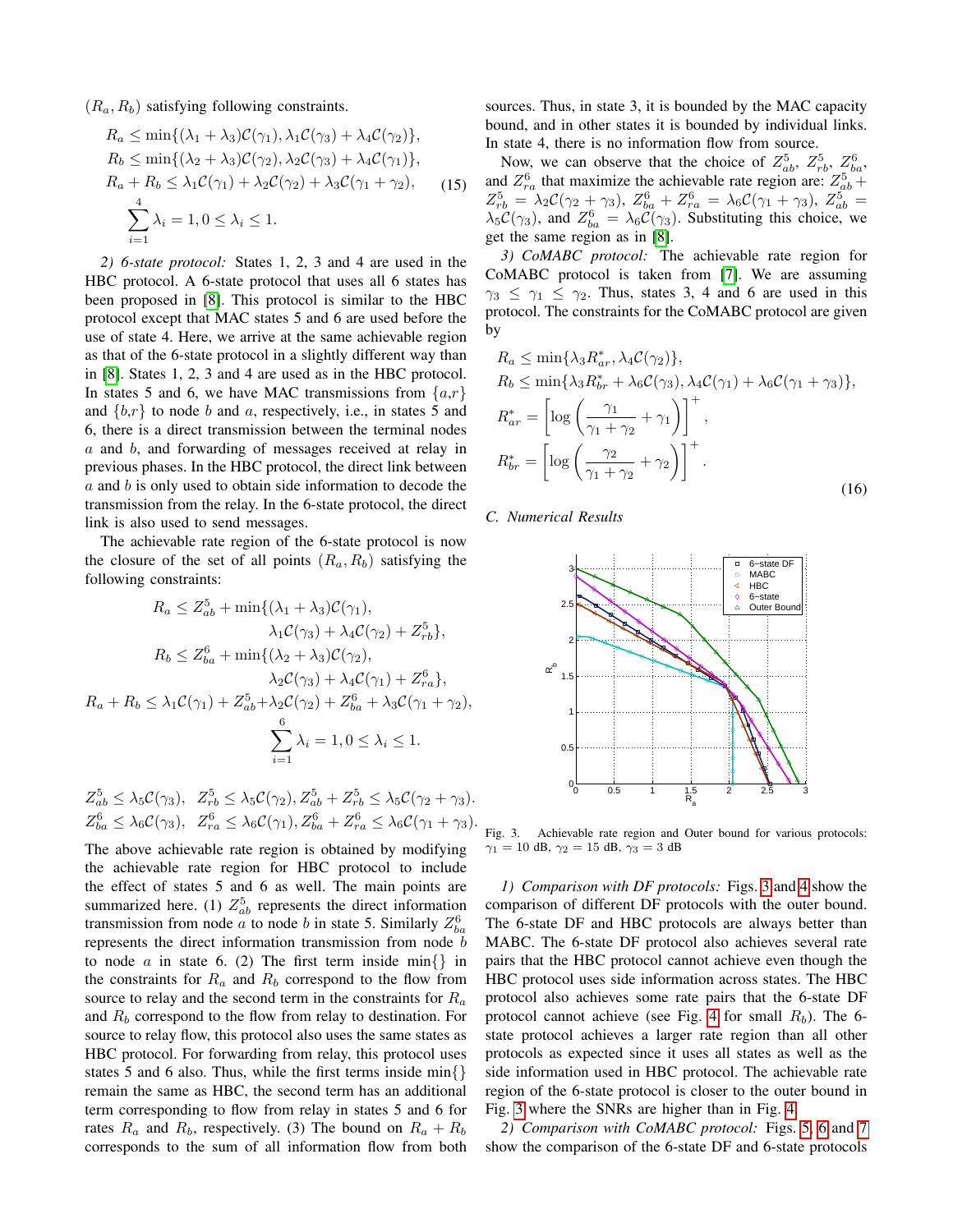

<span id="page-5-0"></span>Fig. 4. Achievable rate region and Outer bound for various protocols:  $\gamma_1 = 0$  dB,  $\gamma_2 = 5$  dB,  $\gamma_3 = -7$  dB

with the CoMABC protocol. As mentioned earlier, CoMABC is not a DF protocol and the relay forwards a estimated function of the two messages. Thus, it has some advantage over DF protocols. However, the CoMABC protocol does not use all states. Therefore, it does not achieve some rate pairs that 6-state or 6-state DF can achieve. The CoMABC protocol is optimized to maximize sum rate. Therefore, it performs well near the maximum sum rate points. States 5 and 6 used in the 6-state DF and 6-state protocol are very useful for achieving asymmetric rates. Fig. [6](#page-5-2) considers a high SNR scenario where  $\gamma_1 = 30$  dB,  $\gamma_2 = 35$  dB, and  $\gamma_3 = 13$ dB. In this case, the CoMABC protocol almost achieves the outer bound for symmetric rates, while the 6-state protocol is close to the outer bound for asymmetric rates. Fig. [7](#page-5-3) considers a low SNR scenario where  $\gamma_1 = 0$  dB,  $\gamma_2 = 5$ dB, and  $\gamma_3 = -7$  dB. In this case, the CoMABC protocol is worse than the 6-state protocol except near  $R_a = 0$ .



<span id="page-5-1"></span>Fig. 5. Comparison with CoMABC:  $\gamma_1 = 10$  dB,  $\gamma_2 = 15$  dB,  $\gamma_3 = 3$ dB

## V. ANALYTICAL OUTER BOUNDS

The outer bound in Theorem [1](#page-1-1) can be evaluated by solving a linear program for each  $k$ . In this section, we derive an



Fig. 6. Comparison with CoMABC:  $\gamma_1 = 30$  dB,  $\gamma_2 = 35$  dB,  $\gamma_3 = 13$ dB

<span id="page-5-2"></span>

<span id="page-5-3"></span>Fig. 7. Comparison with CoMABC:  $\gamma_1 = 0$  dB,  $\gamma_2 = 5$  dB,  $\gamma_3 = -7$ dB

analytical expression that is an outer bound by analyzing the dual of the linear programs in Theorems [1](#page-1-1) and [3.](#page-2-4) These outer bounds are easier to evaluate and can also be used to gain a better understanding of the bound.

*A. Outer Bound*

The dual of the linear program in Theorem [1](#page-1-1) is:  $\min_{y_5} y_5$  $\{y_i\}$ 

subject to 
$$
y_5 \ge y_1 C(\gamma_1 + \gamma_3) + y_2 C(\gamma_3)
$$
,  
\n $y_5 \ge y_3 C(\gamma_2 + \gamma_3) + y_4 C(\gamma_3)$ ,  
\n $y_5 \ge y_1 C(\gamma_1) + y_3 C(\gamma_2)$ ,  
\n $y_5 \ge y_2 C(\gamma_2) + y_4 C(\gamma_1)$ , (17)  
\n $y_5 \ge y_1 C(\gamma_3) + y_2 C((\sqrt{\gamma_2} + \sqrt{\gamma_3})^2)$ ,  
\n $y_5 \ge y_3 C(\gamma_3) + y_4 C((\sqrt{\gamma_1} + \sqrt{\gamma_3})^2)$ ,  
\n $k y_1 + k y_2 + y_3 + y_4 \ge 1$ .

<span id="page-5-4"></span>*Theorem 4:* For any  $k \geq 1$ ,  $R_b$  is upperbounded as

$$
R_b \le \max\{T_1, T_2, T_3, T_4\},\
$$
  
where 
$$
T_1 = \frac{3k - 1}{2k^2} \frac{\mathcal{C}(\gamma_1)\mathcal{C}(\gamma_2)}{\mathcal{C}(\gamma_1) + \mathcal{C}(\gamma_2)},
$$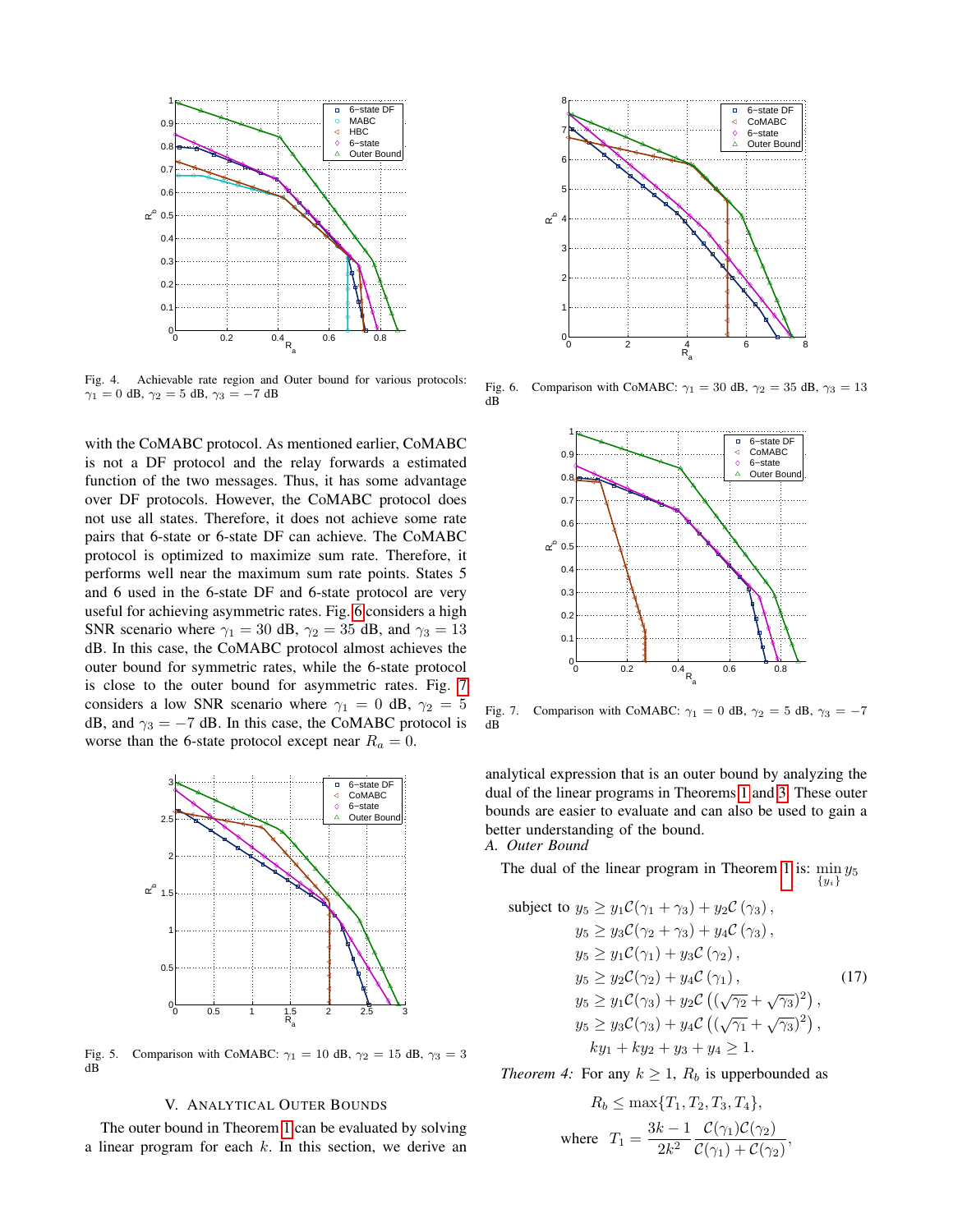$$
T_2 = \frac{2k - 1}{2k^2} \frac{\mathcal{C}(\gamma_2)\mathcal{C}(\gamma_1 + \gamma_3) + \mathcal{C}(\gamma_1)\mathcal{C}(\gamma_3)}{\mathcal{C}(\gamma_1) + \mathcal{C}(\gamma_2)},
$$
  
\n
$$
T_3 = \frac{2k - 1}{2k^2} \frac{\mathcal{C}(\gamma_2)\mathcal{C}(\gamma_3) + \mathcal{C}(\gamma_1)\mathcal{C}((\sqrt{\gamma_2} + \sqrt{\gamma_3})^2)}{\mathcal{C}(\gamma_1) + \mathcal{C}(\gamma_2)},
$$
  
\n
$$
T_4 = \frac{1}{2k} \frac{\mathcal{C}(\gamma_1)\mathcal{C}(\gamma_3) + \mathcal{C}(\gamma_2)\mathcal{C}((\sqrt{\gamma_1} + \sqrt{\gamma_3})^2)}{\mathcal{C}(\gamma_1) + \mathcal{C}(\gamma_2)}.
$$

*Proof:* The value of the dual program at any feasible point is an upper bound on the value of the primal problem. Choosing an appropriate feasible point in the dual program provides a good upper bound on  $R_b$ . The bound on  $R_b$  is obtained by choosing the following:

$$
y_1 = \frac{2k - 1}{2k^2} \frac{\mathcal{C}(\gamma_2)}{\mathcal{C}(\gamma_1) + \mathcal{C}(\gamma_2)}; \qquad y_2 = \frac{2k - 1}{2k^2} \frac{\mathcal{C}(\gamma_1)}{\mathcal{C}(\gamma_1) + \mathcal{C}(\gamma_2)};
$$

$$
y_3 = \frac{1}{2k} \frac{\mathcal{C}(\gamma_1)}{\mathcal{C}(\gamma_1) + \mathcal{C}(\gamma_2)}; \qquad y_4 = \frac{1}{2k} \frac{\mathcal{C}(\gamma_2)}{\mathcal{C}(\gamma_1) + \mathcal{C}(\gamma_2)}.
$$

*Corollary 1:* (1) For  $k = 1, T_2 \leq T_4$ . Therefore,  $R_b \leq$  $\max\{T_1, T_3, T_4\}$ . (2) For  $\gamma_1 = \gamma_2 = \gamma$  and  $k = 1$ , we get

<span id="page-6-0"></span>
$$
R_b \le \max\left\{\frac{\mathcal{C}(\gamma)}{2}, \frac{1}{4}\left[\mathcal{C}(\gamma_3) + \mathcal{C}((\sqrt{\gamma} + \sqrt{\gamma_3})^2)\right]\right\}.
$$
 (18)

*Remark 1:* A result similar to Theorem [4](#page-5-4) can be obtained for  $k < 1$  as well. In this case, we can set  $R_b = k'R_a$ , where  $k' > 1$  and use the same technique as in Theorem [4.](#page-5-4) The expressions obtained for  $T_1$  to  $T_4$  are similar to Theorem [4](#page-5-4) except that  $\gamma_1$  and  $\gamma_2$  are interchanged in each expression.

*Remark 2:*  $R_b$  is also upper bounded by the upper bound for one-way relaying from b to a with  $R_a = 0$ , i.e., we have

$$
R_b \leq \frac{\mathcal{C}(\gamma_1 + \gamma_3)\mathcal{C}((\sqrt{\gamma_2} + \sqrt{\gamma_3})^2) - \mathcal{C}^2(\gamma_3)}{\mathcal{C}(\gamma_1 + \gamma_3) + \mathcal{C}((\sqrt{\gamma_2} + \sqrt{\gamma_3})^2) - 2\mathcal{C}(\gamma_3)}
$$

.

This bound is obtained by solving the dual program for oneway relaying. When there is no direct link, i.e.,  $\gamma_3 = 0$ , this reduces to  $R_b \leq \frac{\mathcal{C}(\gamma_1)\mathcal{C}(\gamma_2)}{\mathcal{C}(\gamma_1)+\mathcal{C}(\gamma_2)}$  $\frac{C(\gamma_1)C(\gamma_2)}{C(\gamma_1)+C(\gamma_2)}$ , where the bound is the capacity of the half-duplex two-hop linear network [\[11\]](#page-7-8).

## *B. Capacity Results*

<span id="page-6-1"></span>*Theorem 5:* (1) For  $\gamma_1 = \gamma_2 = \gamma$  and  $k = 1$ , the upper bound on  $R_a$  is  $C(\gamma)/2$  for  $\gamma_3 \leq \gamma_{30}$ , where  $\gamma_{30}$  satisfies  $f(\gamma_{30}) = 2\mathcal{C}(\gamma), f(\gamma_3) \stackrel{\triangle}{=} \mathcal{C}(\gamma_3) + \mathcal{C}((\sqrt{\gamma} + \sqrt{\gamma_3})^2).$ (2) For  $\gamma_1 \neq \gamma_2$  and  $k = 1$ , the upper bound on  $R_a$  is  $\mathcal{C}(\gamma_1)\mathcal{C}(\gamma_2)/(\mathcal{C}(\gamma_1)+\mathcal{C}(\gamma_2))$  for  $\gamma_3 \leq \min(\gamma_{31}, \gamma_{32})$ , where  $\gamma_{31}$ ,  $\gamma_{32}$  satisfy  $f_1(\gamma_{31}) = f_2(\gamma_{32}) = 2\mathcal{C}(\gamma_1)\mathcal{C}(\gamma_2)$  where  $f_1(\gamma_3) \stackrel{\triangle}{=} C(\gamma_2)C(\gamma_3) + C(\gamma_1)C((\sqrt{\gamma_2}+\sqrt{\gamma_3})^2)$  and  $f_2(\gamma_3) \stackrel{\triangle}{=}$  $\mathcal{C}(\gamma_1)\mathcal{C}(\gamma_3)+\mathcal{C}(\gamma_2)\mathcal{C}((\sqrt{\gamma_1}+\sqrt{\gamma_3})^2).$ 

*Proof:* Note that  $f(\cdot)$ ,  $f_1(\cdot)$ , and  $f_2(\cdot)$  are monotonically increasing functions of  $\gamma_3$  for a given  $\gamma_1$ ,  $\gamma_2$ . Therefore: (a) unique solutions exist for  $\gamma_{30}$ ,  $\gamma_{31}$ , and  $\gamma_{32}$ , and (b) the resulting max term in each upper bound in Corollary [1](#page-6-0) is the first term.

In the  $\gamma_1 = \gamma_2 = \gamma$ ,  $k = 1$  case, the above result means that the upper bound is  $C(\gamma)/2$ . The lattice coding scheme in [\[15\]](#page-7-12) can achieve rates within 0.5 bits of this upper bound without any direct link. Therefore, for the weak direct link regime specified by  $\gamma_{30}$ ,  $\mathcal{C}(\gamma)/2$  is the capacity within 0.5 bits and can be achieved without using the direct link. In the  $\gamma_1 \neq \gamma_2$ ,  $k = 1$  case, the bound reduces to  $\mathcal{C}(\gamma_1)\mathcal{C}(\gamma_2)/(\mathcal{C}(\gamma_1)+\mathcal{C}(\gamma_2))$  when the direct link is weak. This is equal to the one-way relaying bound when  $\gamma_1 \neq \gamma_2$ without the direct link.

# *C. Analytical Upper Bound for Weighted Sum Rate*

*Theorem 6:* For any  $k$ ,  $kR_a + R_b$  is upperbounded as

$$
kR_a + R_b \le \max\{T_1, T_2, T_3, T_4\},\
$$

where 
$$
T_1 = k \frac{\mathcal{C}(\gamma_1 + \gamma_3)\mathcal{C}((\sqrt{\gamma_2} + \sqrt{\gamma_3})^2) - \mathcal{C}^2(\gamma_3)}{\mathcal{C}(\gamma_1 + \gamma_3) + \mathcal{C}((\sqrt{\gamma_2} + \sqrt{\gamma_3})^2) - 2\mathcal{C}(\gamma_3)},
$$

$$
T_2 = \frac{\mathcal{C}(\gamma_2 + \gamma_3)\mathcal{C}((\sqrt{\gamma_1} + \sqrt{\gamma_3})^2) - \mathcal{C}^2(\gamma_3)}{\mathcal{C}(\gamma_2 + \gamma_3) + \mathcal{C}((\sqrt{\gamma_1} + \sqrt{\gamma_3})^2) - 2\mathcal{C}(\gamma_3)},
$$
  
\n
$$
T_3 = k \frac{\mathcal{C}(\gamma_1)\mathcal{C}(\sqrt{\gamma_2} + \sqrt{\gamma_3})^2) - \mathcal{C}(\gamma_3)}{\mathcal{C}(\gamma_1 + \gamma_3) + \mathcal{C}(\sqrt{\gamma_2} + \sqrt{\gamma_3})^2) - 2\mathcal{C}(\gamma_3)}
$$
  
\n
$$
+ \frac{\mathcal{C}(\gamma_2)\mathcal{C}(\sqrt{\gamma_1} + \sqrt{\gamma_3})^2) - \mathcal{C}(\gamma_3)}{\mathcal{C}(\gamma_2 + \gamma_3) + \mathcal{C}(\sqrt{\gamma_1} + \sqrt{\gamma_3})^2) - 2\mathcal{C}(\gamma_3)},
$$
  
\n
$$
T_4 = k \frac{\mathcal{C}(\gamma_2)\mathcal{C}(\gamma_1 + \gamma_3) - \mathcal{C}(\gamma_3)}{\mathcal{C}(\gamma_1 + \gamma_3) + \mathcal{C}(\sqrt{\gamma_2} + \sqrt{\gamma_3})^2) - 2\mathcal{C}(\gamma_3)}
$$
  
\n
$$
\frac{\mathcal{C}(\gamma_1)\mathcal{C}(\gamma_2 + \gamma_3) - \mathcal{C}(\gamma_3)}{\mathcal{C}(\gamma_2 + \gamma_3) + \mathcal{C}(\sqrt{\gamma_1} + \sqrt{\gamma_3})^2) - 2\mathcal{C}(\gamma_3)}.
$$

*Proof:* The bound is obtained by writing the dual of the linear program and choosing the dual variables as:

$$
y_1 = \frac{\mathcal{C}((\sqrt{\gamma_2} + \sqrt{\gamma_3})^2) - \mathcal{C}(\gamma_3)}{\mathcal{C}(\gamma_1 + \gamma_3) + \mathcal{C}((\sqrt{\gamma_2} + \sqrt{\gamma_3})^2) - 2\mathcal{C}(\gamma_3)},
$$
  
\n
$$
y_2 = \frac{\mathcal{C}(\gamma_1 + \gamma_3) - \mathcal{C}(\gamma_3)}{\mathcal{C}(\gamma_1 + \gamma_3) + \mathcal{C}((\sqrt{\gamma_2} + \sqrt{\gamma_3})^2) - 2\mathcal{C}(\gamma_3)},
$$
  
\n
$$
y_3 = \frac{\mathcal{C}((\sqrt{\gamma_1} + \sqrt{\gamma_3})^2) - \mathcal{C}(\gamma_3)}{\mathcal{C}(\gamma_2 + \gamma_3) + \mathcal{C}((\sqrt{\gamma_1} + \sqrt{\gamma_3})^2) - 2\mathcal{C}(\gamma_3)},
$$
  
\n
$$
y_4 = \frac{\mathcal{C}(\gamma_2 + \gamma_3) - \mathcal{C}(\gamma_3)}{\mathcal{C}(\gamma_2 + \gamma_3) + \mathcal{C}((\sqrt{\gamma_1} + \sqrt{\gamma_3})^2) - 2\mathcal{C}(\gamma_3)}.
$$

# *D. Numerical Results*

Figure [8](#page-7-13) compares the numerical (solving a linear program) and analytical outer bounds for three channel conditions A, B, and C. The two analytical bounds are close to the numerical bound. The first analytical bound is better for symmetric rates, while the second outer bound is better for asymmetric rates. In case B, where  $\gamma_1 = \gamma_2$ , the first analytical bound matches with numerical bound for  $k = 1$ as expected from Theorem [5.](#page-6-1) Figure [9](#page-7-14) shows the threshold  $\min(\gamma_{31}, \gamma_{32})$  defined in Theorem [5](#page-6-1) as a function of  $\gamma_2$  for a given  $c = \gamma_1/\gamma_2$ . Three values of c are considered. The results illustrate for these cases the range of  $\gamma_3 \le \min(\gamma_{31},$  $\gamma_{32}$ ) when the direct link can be ignored in the outer bound.